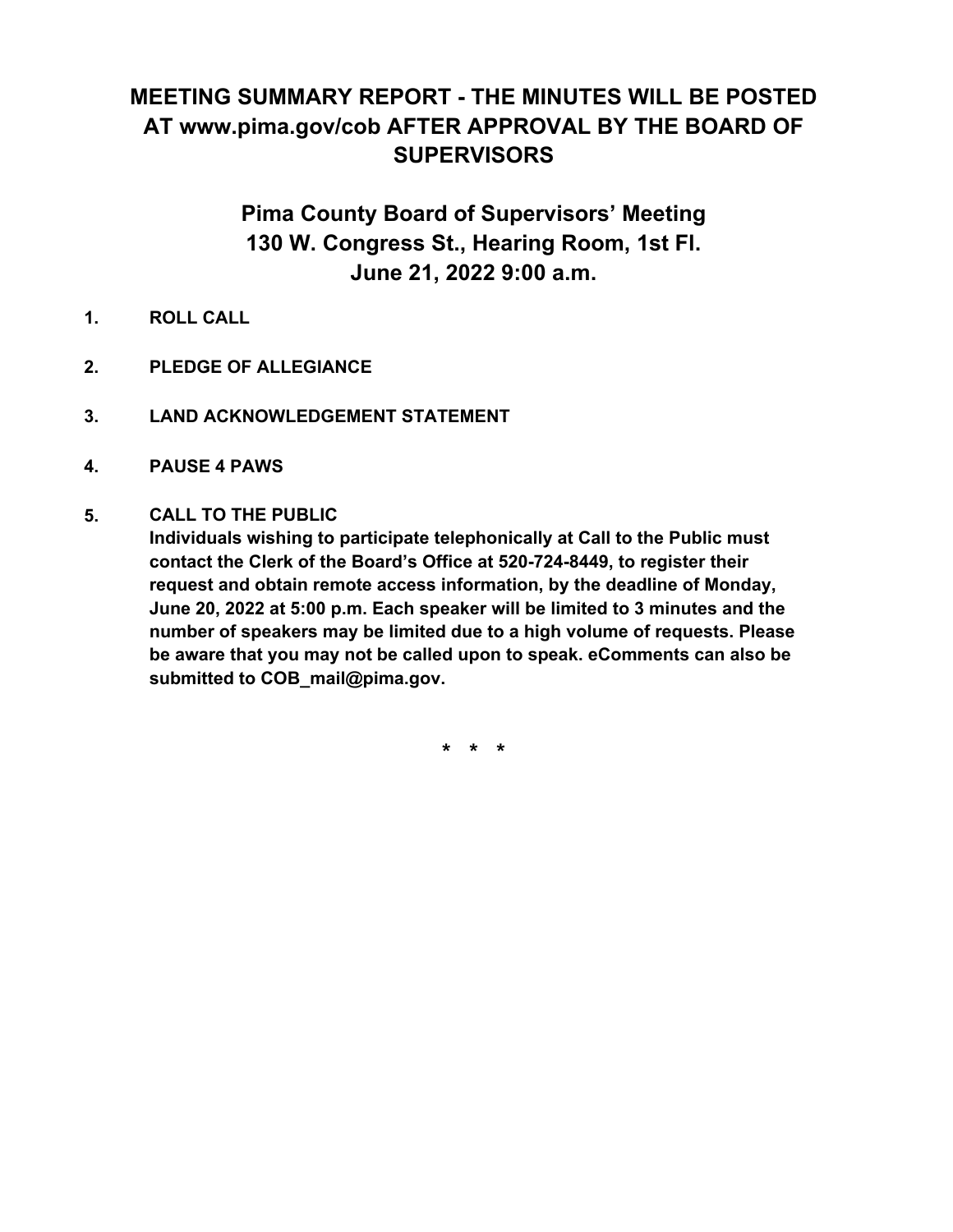## **SPECIAL FINAL BUDGET ADOPTION MEETING**

## **\*\*\* HEARINGS \*\*\***

**Individuals wishing to address the Board on a Public Hearing item, but wish to participate remotely, can contact the Clerk of the Board's Office at 520-724-8449, to obtain remote access information.**

#### **FINAL BUDGET HEARINGS AND TRUTH IN TAXATION HEARINGS**

#### **6. Hearing**

Pursuant to A.R.S. §42-17104 and §42-17107, the Board of Supervisors will conduct a public hearing on proposed expenditures and Pima County's intent to raise the primary property taxes over last year's level.

(Clerk's Note: The Board of Supervisors will also be sitting as the Board of Directors of the Other Boards listed below for the public hearing.)

Meeting date: 7/5/2022

**continue**

#### **BOARD OF SUPERVISORS SITTING AS OTHER BOARDS**

#### **FLOOD CONTROL DISTRICT BOARD**

#### **7. Hearing**

Flood Control District Final Budget for Fiscal Year 2022/2023. If approved, pass and adopt: RESOLUTION NO. 2022 - **FC1**

Meeting date: 7/5/2022

**continue**

#### **IMPROVEMENT DISTRICT BOARD**

#### **8. Hearing**

Improvement District Final Budgets for Fiscal Year 2022/2023, as follows.

If approved, pass and adopt: Resolution No. **22**, in the amount of \$40,000.00 for Hayhook Ranch. Resolution No. **26**, in the amount of \$25,803.00 for Mortimore Addition. Resolution No. **29**, for the following Districts:

#### **Street Lighting Improvement District**

| CARDINAL FSTATFS     | \$11.065 |
|----------------------|----------|
| CARRIAGE HILLS NO. 1 | \$7.775  |
| CARRIAGE HILLS NO. 3 | \$2.131  |
| DESERT STEPPES       | \$4.664  |
|                      |          |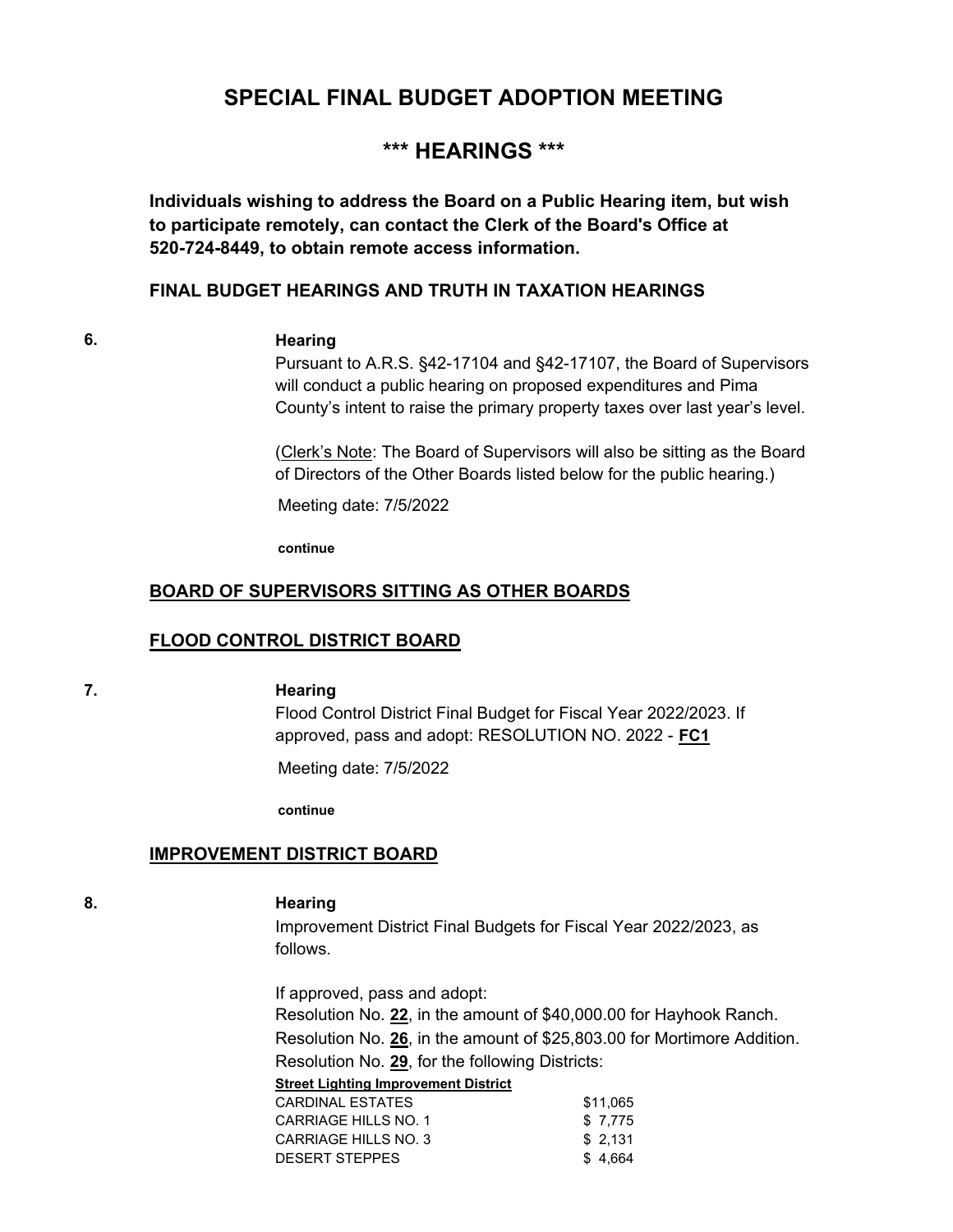| <b>HERMOSA HILLS ESTATES</b> | \$3,597  |
|------------------------------|----------|
| LAKESIDE NO. 1               | \$5.906  |
| LITTLETOWN                   | \$21.377 |
| LONGVIEW ESTATES NO. 1       | \$8,439  |
| LONGVIEW ESTATES NO. 2       | \$9,772  |
| MAÑANA GRANDE B              | \$6,662  |
| MAÑANA GRANDE C              | \$10,883 |
| <b>MIDVAI F PARK</b>         | \$14,201 |
| OAK TREE NO. 1               | \$22,746 |
| OAK TREE NO. 2               | \$16,893 |
| OAK TREE NO. 3               | \$29,531 |
| ORANGE GROVE VALLEY          | \$6,745  |
| PEACH VALLEY                 | \$3,839  |
| PFPPFRTRFF                   | \$9,848  |
| ROLLING HILLS                | \$21.587 |
| SALIDA DEL SOL               | \$13.753 |
|                              |          |

Meeting date: 7/5/2022

**continue**

#### **LIBRARY DISTRICT BOARD**

#### **9. Hearing**

Pursuant to A.R.S. §48-254, conduct a public hearing on proposed expenditures and the District's intent to raise the secondary property taxes over last year's level.

Meeting date: 7/5/2022

**continue**

#### **10. Hearing**

Library District Final Budget for Fiscal Year 2022/2023. If approved, pass and adopt: RESOLUTION NO. 2022 - **LD1**

Meeting date: 7/5/2022

**continue**

#### **ROCKING K SOUTH COMMUNITY FACILITIES DISTRICT BOARD**

#### **11. Hearing**

Rocking K South Community Facilities District Final Budget for Fiscal Year 2022/2023. If approved, pass and adopt: RESOLUTION NO. 2022 - **RK1**

Meeting date: 7/5/2022

**continue**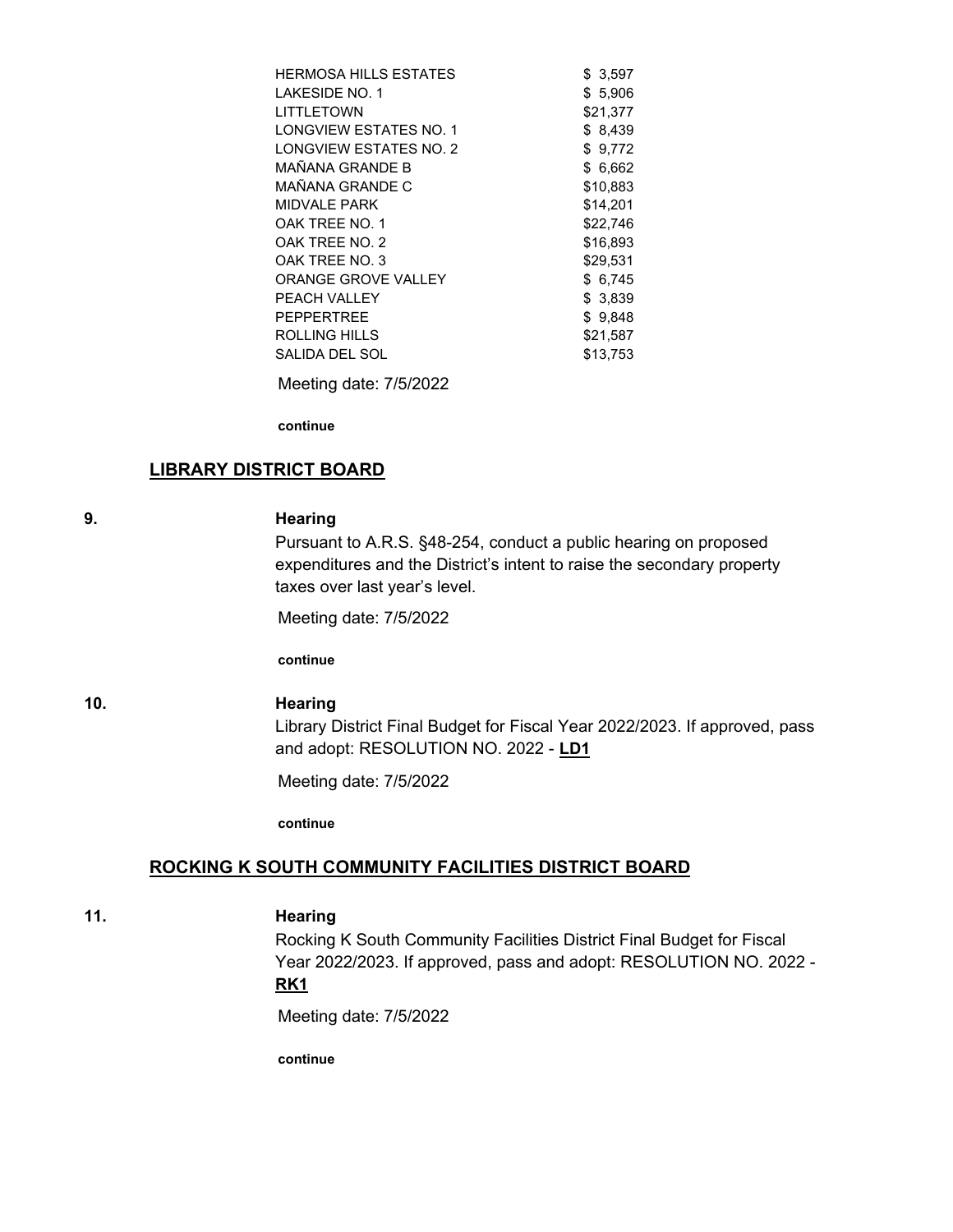#### **STADIUM DISTRICT BOARD**

#### **12. Hearing**

Stadium District Final Budget for Fiscal Year 2022/2023. If approved, pass and adopt: RESOLUTION NO. 2022 - **SD1**

Meeting date: 7/5/2022

**continue**

#### **SITTING AS THE BOARD OF SUPERVISORS**

#### **BOARD OF SUPERVISORS**

**13. Hearing**

Final Budget for Fiscal Year 2022/2023. If approved, pass and adopt: RESOLUTION NO. 2022 - **33**

Meeting date: 7/5/2022

**continue**

#### **14. Hearing**

Adopt Debt Service Final Budget for Fiscal Year 2022/2023

Meeting date: 7/5/2022

**continue**

**\* \* \***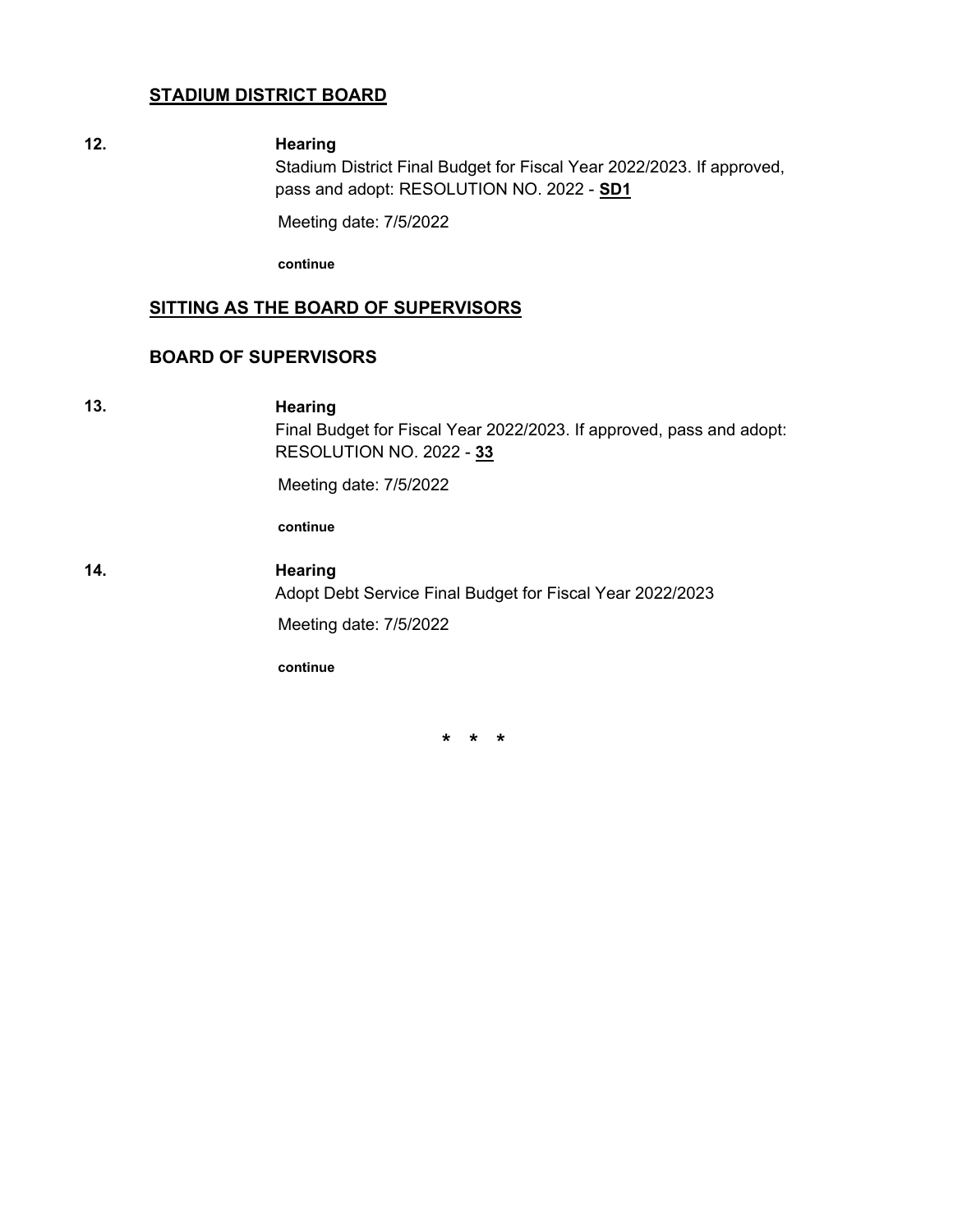### **BOARD OF SUPERVISORS SITTING AS OTHER BOARDS**

### **FLOOD CONTROL DISTRICT BOARD**

| 15. | <b>Riparian Habitat Mitigation</b><br>Staff requests approval of a Riparian Habitat Mitigation Plan and In-Lieu<br>Fee proposal in the amount of \$4,205.90 for placement of a Single<br>Family Residence on property located at 3109 North Elena Maria Drive,<br>located within Regulated Riparian Habitat classified as<br>Hydromesoriparian Habitat. (District 1)<br>approve                                                                                            |
|-----|----------------------------------------------------------------------------------------------------------------------------------------------------------------------------------------------------------------------------------------------------------------------------------------------------------------------------------------------------------------------------------------------------------------------------------------------------------------------------|
| 16. | <b>Riparian Habitat Mitigation</b><br>Staff requests approval of a Riparian Habitat Mitigation Plan and In-Lieu<br>Fee proposal in the amount of \$2,412.00 for a Grading Permit for<br>property located at 4535 North Avra Road, located within Regulated<br>Riparian Habitat (RRH) and three classifications of RRH; important<br>riparian area with underlying classification Xeroriparian C and D Habitat<br>and Xeroriparian Class D Habitat. (District 3)<br>approve |
| 17. | <b>Riparian Habitat Mitigation</b><br>Staff requests approval of a Riparian Habitat Mitigation Plan and In-Lieu<br>Fee proposal in the amount of \$4,196.00 for an addition to a Single<br>Family Residence for property located at 1248 North Calle Rinconado,<br>located within Regulated Riparian Habitat classified as important riparian<br>area with underlying classification Xeroriparian C Habitat. (District 4)<br>approve                                       |
| 18. | <b>Contract</b><br>Gregory H. Marantz and Timothy M. Steiniger, to provide an agreement<br>for modification of easement and property conveyance located in Section<br>34, T13S, R16E, no cost/25 year term (CTN-RPS-22-168)<br>approve                                                                                                                                                                                                                                     |
| 19. | <b>Grant Acceptance</b><br>Department of Homeland Security, Federal Emergency Management<br>Agency, Amendment No. 1, to provide for the Cooperating Technical<br>Partners Program and extend grant term to 3/1/23, no cost (GTAM<br>$22 - 103$<br>approve                                                                                                                                                                                                                  |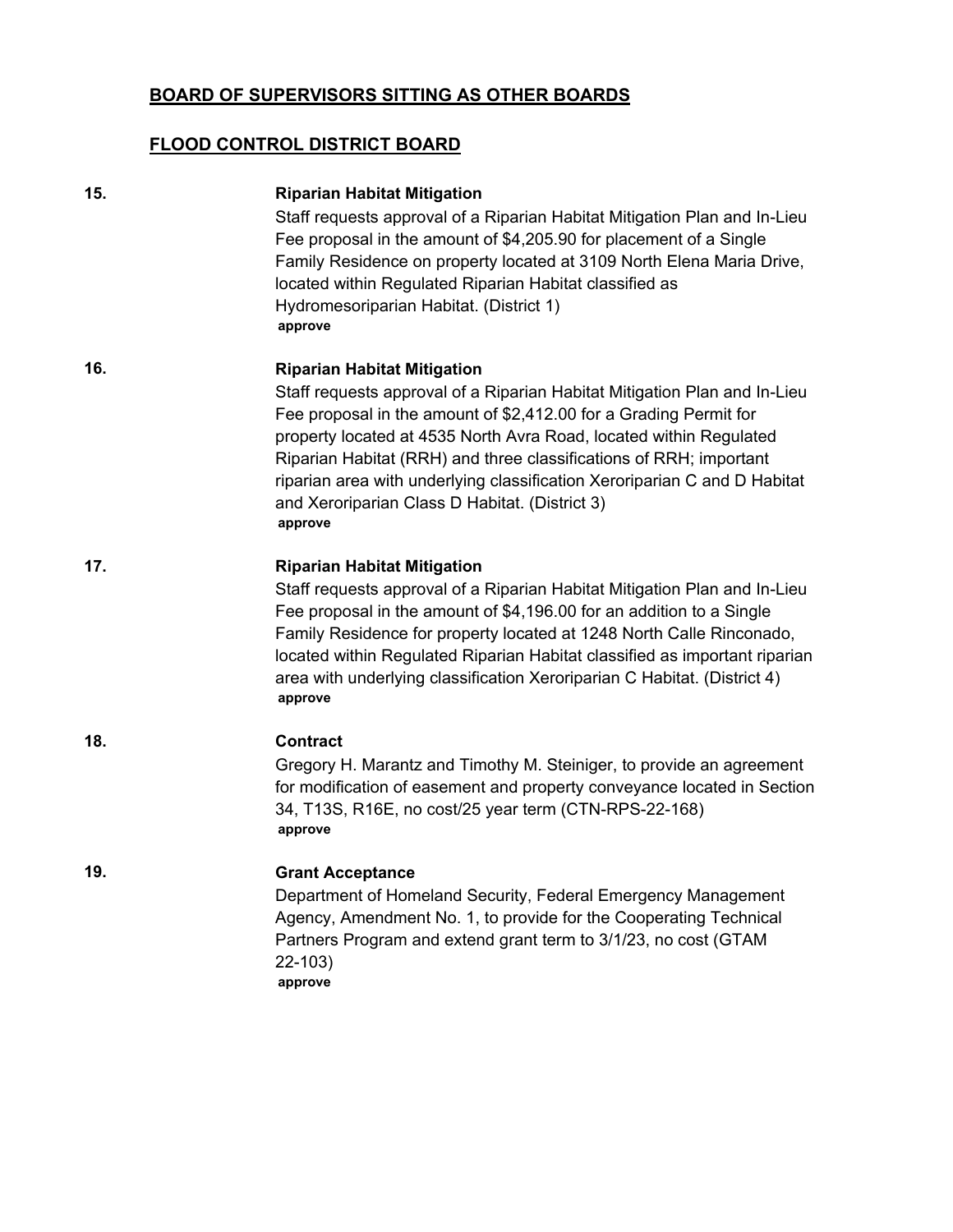#### **LIBRARY DISTRICT BOARD**

#### **20. Grant Acceptance**

Institute of Museum and Library Services, Library Services and Technology Act, to provide for the Youth Health Action Fund Project, \$34,682.00/\$3,000.00 Library District Fund match (GTAW 22-132) **approve**

#### **21. Grant Acceptance**

Institute of Museum and Library Services, Library Services and Technology Act, to provide for the Trauma Informed Services Project, \$67,485.00/\$5,000.00 Library District Fund match (GTAW 22-133) **approve**

#### **STADIUM DISTRICT BOARD**

#### **22. Award**

Award: Master Agreement No. MA-PO-22-181, Marubeni America Corporation, d.b.a. Helena Agri Enterprises, L.L.C., AKA Helena Chemical Company (Headquarters: Phoenix, AZ), Nutrien AG Solutions, Inc. (Headquarters: Loveland, CO), Southwest Turf Support, L.L.C. (Headquarters: Phoenix, AZ), and Wilbur Ellis Company, L.L.C. (Headquarters: Tempe, AZ), to provide for fertilizers and soil conditioners. This master agreement is for an initial term of one (1) year in the shared annual award amount of \$580,000.00 (including sales tax) and includes four (4) one-year renewal options. Funding Source: Stadium District Fund. Administrating Department: Kino Sports Complex. **approve**

#### **SITTING AS THE BOARD OF SUPERVISORS**

#### **COUNTY ADMINISTRATOR**

**24. County Administrator's Update no Board action taken 25. Employee Cost of Living Adjustments** Staff recommends approval of the District 5 (D5C) scenario, as this is the closest to the original Recommended Budget proposal and will only have an increased impact of \$690,000.00. **approve**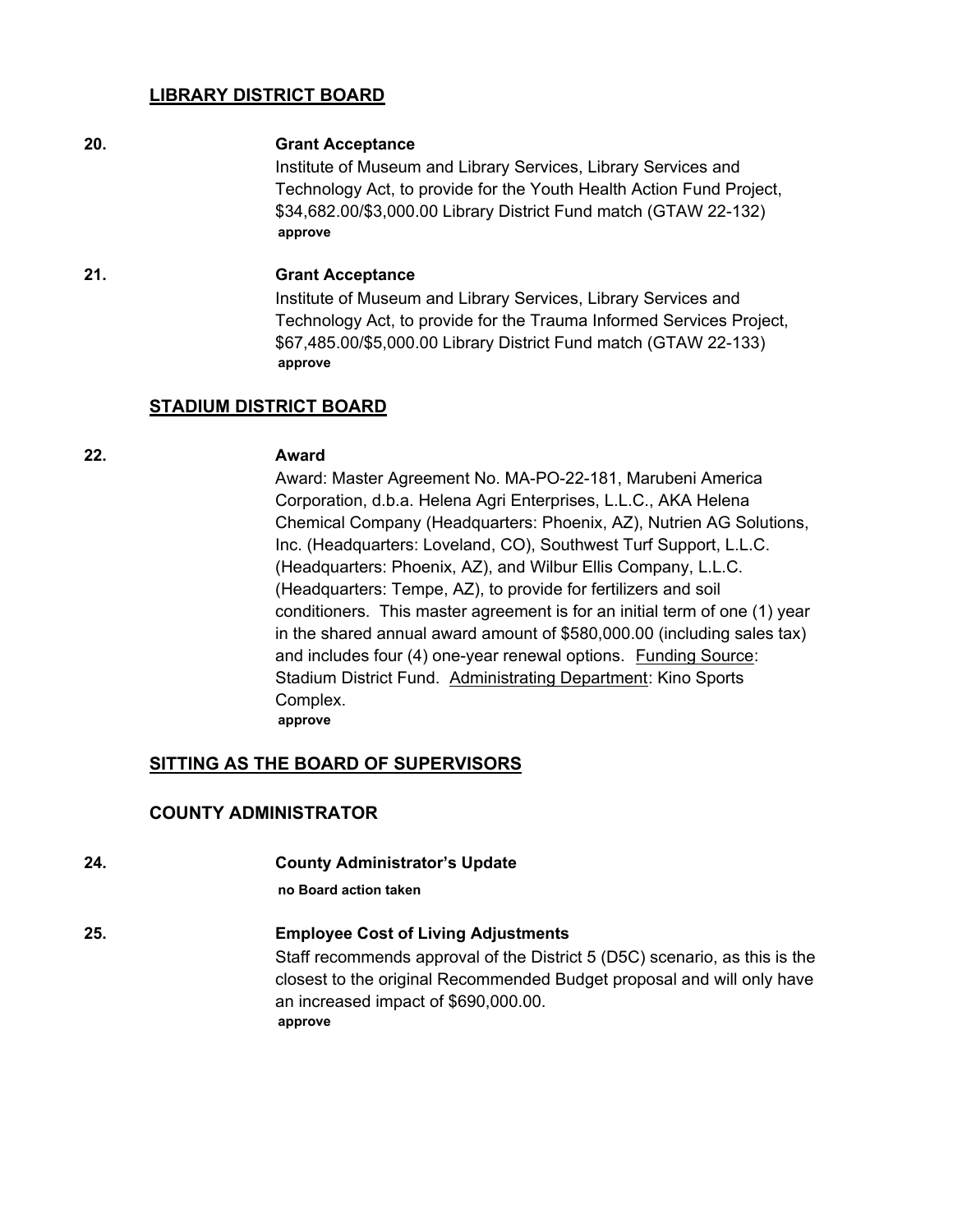#### **DEVELOPMENT SERVICES**

#### **26. Final Plat With Assurances**

P22FP00006, Rocking K South Neighborhood 4, Parcel L, Lots 1-172 and Common Areas "A" and "B". (District 4) **approve**

#### **FINANCE AND RISK MANAGEMENT**

**27.** (Clerk's Note: This item requires approval prior to consideration of Agenda Item No. 31.)

#### **Fiscal Year 2020/21 Audit Results**

Presentation of Fiscal Year (FY) 2020/21 Audit Results by the Office of the Auditor General for compliance with Arizona Revised Statutes (A.R.S) §11-661 and §41-1494. Staff recommends acceptance of the FY2020/21 audit results submitted by the Office of the Auditor General and approval of the Human Resources memorandum proposed in the separate agenda item demonstrating compliance with A.R.S. §41-1494. **approve**

#### **28. Quarterly Reports on Collections**

Staff recommends acceptance of the Quarterly Report on Collections for the period ending March 31, 2022. **approve**

#### **29. Fiscal Year 2022 and 2023 Expenditure Limitation Report**

RESOLUTION NO. 2022 - **34**, of the Board of Supervisors, designating the Chief Fiscal Officer for officially submitting the Fiscal Year 2022 and 2023 Expenditure Limitation Report to the Arizona Auditor General. **approve**

#### **30. Operating Transfer**

Pursuant to Board of Supervisors Policy D 22.8, staff requests approval of an operating transfer from the General Fund to the Kino Stadium District Fund in the amount of \$1,190,000.00 for the hotel/motel tax receipts in the current fiscal year. **approve**

#### **HUMAN RESOURCES**

**31.** (Clerk's Note: This item is contingent upon approval of Agenda Item No. 27.) **Certification of Compliance with Arizona Revised Statutes**

> Staff recommends approval of the memorandum certifying Pima County's compliance with A.R.S. §11-661(D) and §41-1494. **approve**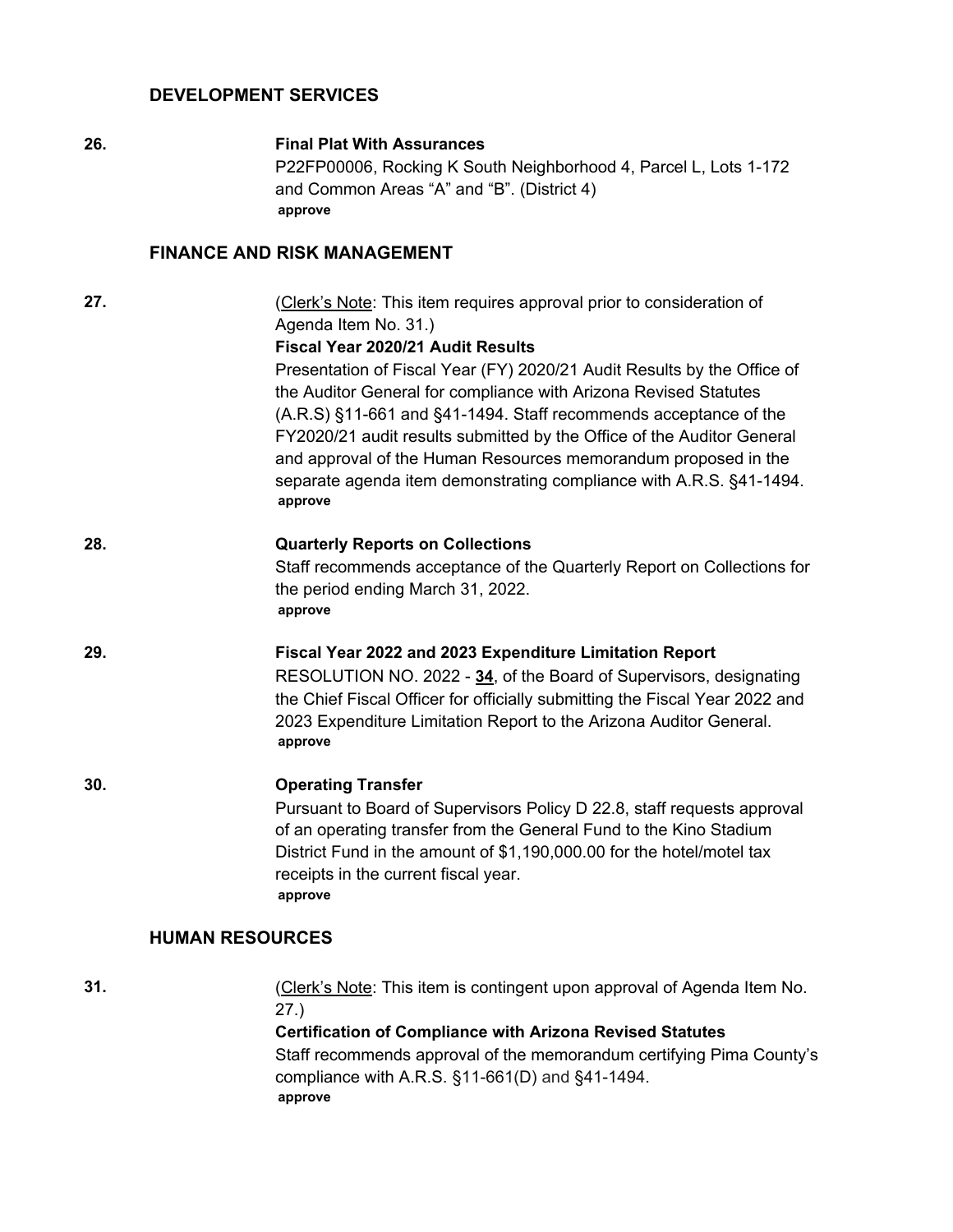#### **NATURAL RESOURCES, PARKS AND RECREATION**

### **32. Pima County Cooperative Extension (PCCE) Appropriation of Funds for FY2022/23**

Staff recommends approval of the appropriation of funds in the amount of \$151,400.00, to allow PCCE to enhance county services provided to the public. **approve**

#### **REAL PROPERTY**

#### **33. Sale of Real Property - Lots 22, 23 and 24**

RESOLUTION NO. 2022 - **35**, of the Board of Supervisors, authorizing sale of land held by State under a Treasurer's Deed as Pima County Tax Sale No. TS-0060, Tax Parcel Nos. 119-03-1370, 119-03-1380 and 119-03-1390. (District 5) **approve**

**34. Request for Electric Easement**

Staff recommends approval of an electric easement to Tucson Electric Power Company, for property located along the alignment of the Julian Wash, lying within Section 11, T15S, R14E, G&SRM, Pima County, Arizona, \$800.00 revenue. (District 2) **approve**

#### **TRANSPORTATION**

**35.** (Clerk's Note: Staff requests approval of the Resolution prior to consideration of the Grant.)

#### **Eric Marcus Municipal Airport Development Reimbursable Grant**

A. RESOLUTION NO. 2022 - **36**, of the Board of Supervisors, approving an Arizona Department of Transportation Airport Development Reimbursable Grant for Eric Marcus Municipal Airport. (District 3) **approve**

#### B. **Grant Acceptance**

Arizona Department of Transportation, to provide for the Airport Development Reimbursable Grant Agreement - Eric Marcus Municipal Airport, \$95,000.00/\$5,000.00 Transportation Operating Funds Non-HURF/4 year term (GTAW 22-100) **approve**

#### **36. Amtrak Passenger Rail Route and Service**

RESOLUTION NO. 2022 - **37**, of the Board of Supervisors, supporting an Amtrak passenger rail route and service between Tucson and Phoenix. **approve**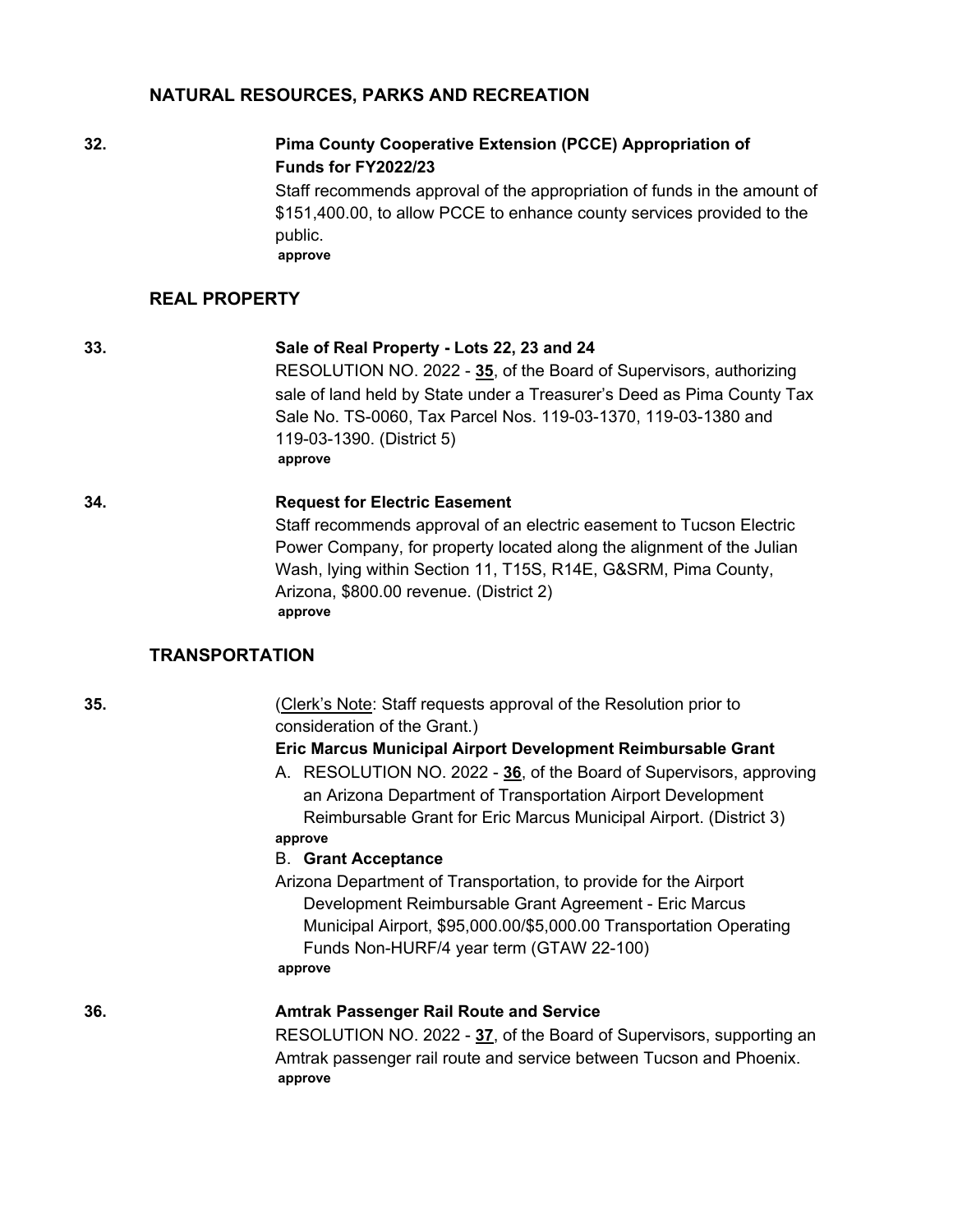## **\*\*\* HEARINGS \*\*\***

**Individuals wishing to address the Board on a Public Hearing item, but wish to participate remotely, can contact the Clerk of the Board's Office at 520-724-8449, to obtain remote access information.**

#### **FRANCHISE/LICENSE/PERMIT**

| 37. | <b>Hearing - Liquor License</b><br>Job No. 191103, Amy S. Nations, Craft Republic, 7625 N. La Cholla<br>Boulevard, Tucson, Series 6, Bar, Person Transfer.<br>approve                         |
|-----|-----------------------------------------------------------------------------------------------------------------------------------------------------------------------------------------------|
| 38. | <b>Hearing - Liquor License</b><br>Job No. 189904, Brenda E. Sallard, Family Dollar No. 30188, 2820 W.<br>Los Reales Road, Tucson, Series 10, Beer and Wine Store, New<br>License.<br>approve |
| 39. | <b>Hearing - Fireworks Permit</b><br>Lisa DeFalco, Forty Niner Country Club, 12000 E. Tanque Verde Road,<br>Tucson, July 1, 2022 at 8:50 p.m.<br>approve                                      |
| 40. | <b>Hearing - Fireworks Permit</b><br>Troy Finley, Tucson Country Club, 2950 N. Camino Principal, Tucson,<br>July 4, 2022 at 9:00 p.m.<br>approve                                              |
| 41. | <b>Hearing - Fireworks Permit</b><br>David Stout, Westin La Paloma Resort, 3660 E. Sunrise Drive, Tucson,<br>July 4, 2022 at 8:30 p.m.<br>approve                                             |
| 42. | <b>Hearing - Fireworks Permit</b><br>Anne Connell, Skyline Country Club, 5200 E. Saint Andrews Drive,<br>Tucson, July 4, 2022 at 9:15 p.m.<br>approve                                         |

**43. ADJOURNMENT**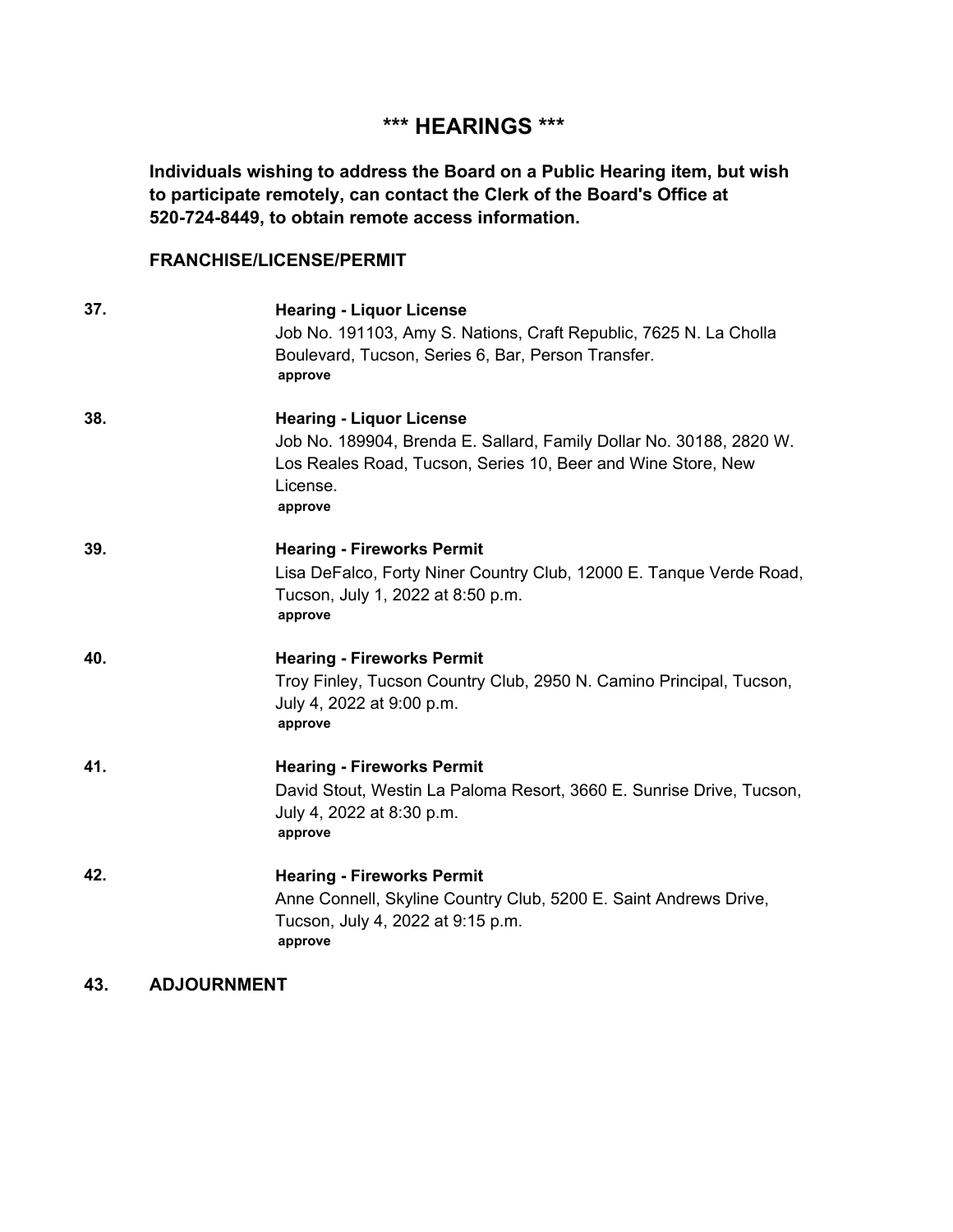#### **ADDENDUM 1**

#### **PRESENTATION/PROCLAMATION**

**1.** Presentation of a proclamation to Larry Starks, President, Juneteenth Festival Board, proclaiming the week of June 19 through 25, 2022 to be: "JUNETEENTH CELEBRATION WEEK" **approve**

#### **EXECUTIVE SESSION**

- **2.** Pursuant to A.R.S. §38-431.03(A) (3) and (4), for legal advice and direction regarding the Centurion Notice of Claim. **proceed as discussed**
- **3.** Pursuant to A.R.S. §38-431.03(A) (3) and (4), for legal advice and direction regarding the damage to County property near Mica Mountain High School. **proceed as discussed**
- **4.** Pursuant to A.R.S. §38-431.03(A) (3) and (4), for legal advice and direction regarding a proposed settlement of a claim filed by Nolan Brown. **proceed as discussed**

#### **BOARD OF SUPERVISORS**

#### **5. Release of Attorney/Client Privilege Memorandum Regarding Legal Counsel for the Merit Commission**

Discussion/Action: Release to the public attorney/client privileged memorandum dated June 2, 2022, from Samuel E. Brown, Chief Civil Deputy County Attorney and Kathryn Ore, Deputy County Attorney to Pima County Board of Supervisors and Jan Lesher, County Administrator, Subject: Legal Counsel for the Merit Commission. (District 3)

**approve**

#### **6. Emergency Rental Assistance Program**

Discussion/Direction/Action regarding the Emergency Rental Assistance Program including, but not limited to, a full review of all the grants received by the Community & Workforce Development Department. (District 3) **staff direction**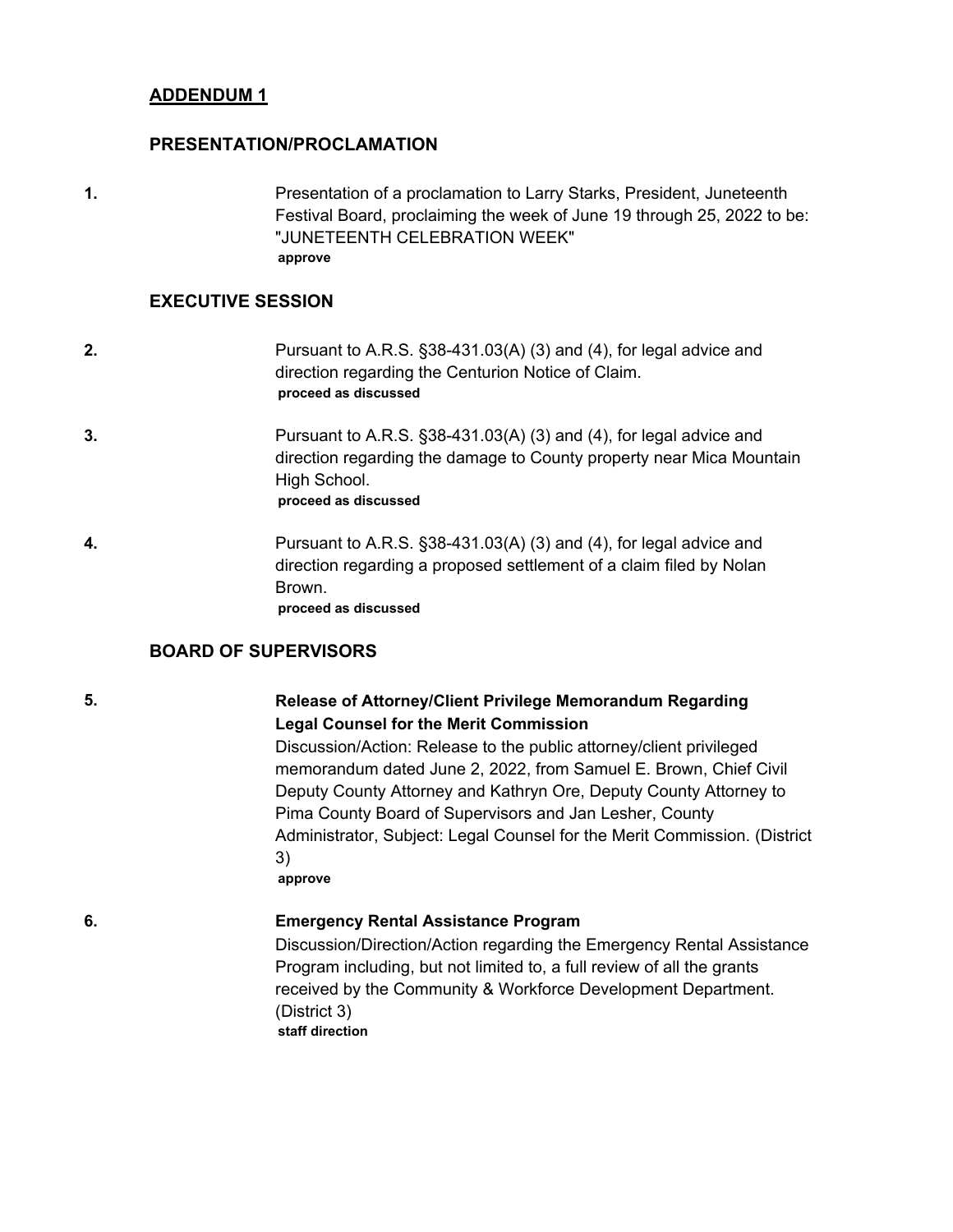#### **7. Voter Registration Cards**

Discussion/Direction/Action regarding the voter registration cards with incorrect data that were recently mailed to voters by the Pima County Recorder. Discussion to include, but not be limited to, an explanation by the Recorder as to why the cards were knowingly sent with the wrong information, the rationale used to determine the timing of the mailing, as well as the cost and timing to replace the erroneous cards. (District 4) **no Board action taken**

#### **CONTRACT AND AWARD**

#### **PROCUREMENT**

#### **8. Award**

Amendment of Award: Master Agreement No. MA-PO-17-229, Amendment No. 9, Amazon.com, L.L.C., to provide for on-line marketplace for the purchase of products. This amendment extends the termination date to 5/31/24 to align with the cooperative contract renewal. No additional funds required at this time. Administering Department: Procurement. **approve**

#### **BOARD, COMMISSION AND/OR COMMITTEE**

**9. Animal Care Advisory Committee** Appointment of Michael W. Duffy, to replace Dr. Amy Kranch. Term expiration: 7/5/25. (District 2) **approve**

**10. Public Art and Community Design Committee** Appointment of Marchelle Shillito, to replace Michelle Rouch. No term expiration. (District 4) **approve**

### **\*\*\* HEARINGS \*\*\***

**Individuals wishing to address the Board on a Public Hearing item, but wish to participate remotely, can contact the Clerk of the Board's Office at 520-724-8449, to obtain remote access information.**

#### **FRANCHISES/LICENSES/PERMITS**

**11. Hearing - Fireworks Permit** David Tibbitt, Ajo/Gibson Volunteer Fire Department, Freeport Slag Dump, 400 Taladro, Ajo, July 4, 2022 at 6:00 p.m. **approve**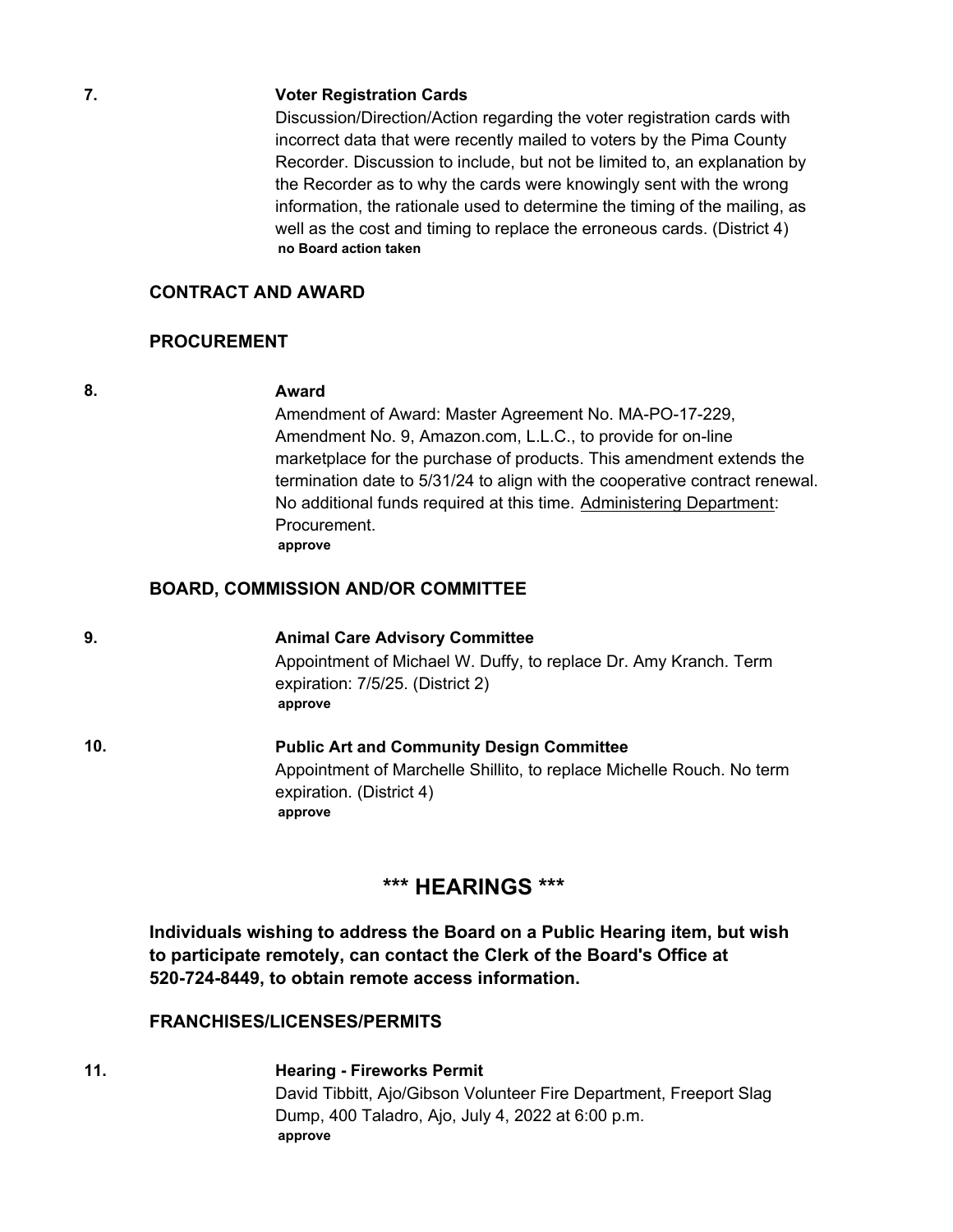#### **CONSENT CALENDAR**

#### **Approval of the Consent Calendar**

**see items below**

#### **CONTRACT AND AWARD**

#### **Attractions and Tourism**

**1.** Metropolitan Tucson Convention and Visitors Bureau, d.b.a. Visit Tucson, to promote and enhance tourism, business travel, film production and youth, amateur, semi-professional and professional sports development and marketing, General Fund, contract amount \$3,450,000.00 (CT-ED-22-401) **approve on the Consent Calendar**

#### **Behavioral Health**

**2.** Southern Arizona Children's Advocacy Center, Amendment No. 2, to provide for forensic medical examination and evidence collection for juvenile abuse, extend contract term to 6/30/23 and amend contractual language, General Fund, contract amount \$175,000.00 (CT-BH-20-426) **approve on the Consent Calendar**

#### **Community and Economic Development**

**3.** Humane Borders, Inc., Amendment No. 4, to provide for water distribution services in remote areas of Pima County, extend contract term to 6/30/23 and amend contractual language, General Fund, contract amount \$30,000.00 (CT-CED-19-487) **approve**

#### **Community and Workforce Development**

- **4.** City of South Tucson, Amendment No. 3, to provide for the John A. Valenzuela Youth Center, extend contract term to 6/30/23, amend contractual language and scope of services, General Fund, contract amount \$113,000.00 (CT-CR-20-454) **approve on the Consent Calendar**
- **5.** Aspire Business Consultants, Inc., Amendment No. 4, to provide for financial accounting and reporting, extend contract term to 6/30/23 and amend contractual language, General Fund, contract amount \$35,000.00 (CT-CR-21-354) **approve on the Consent Calendar**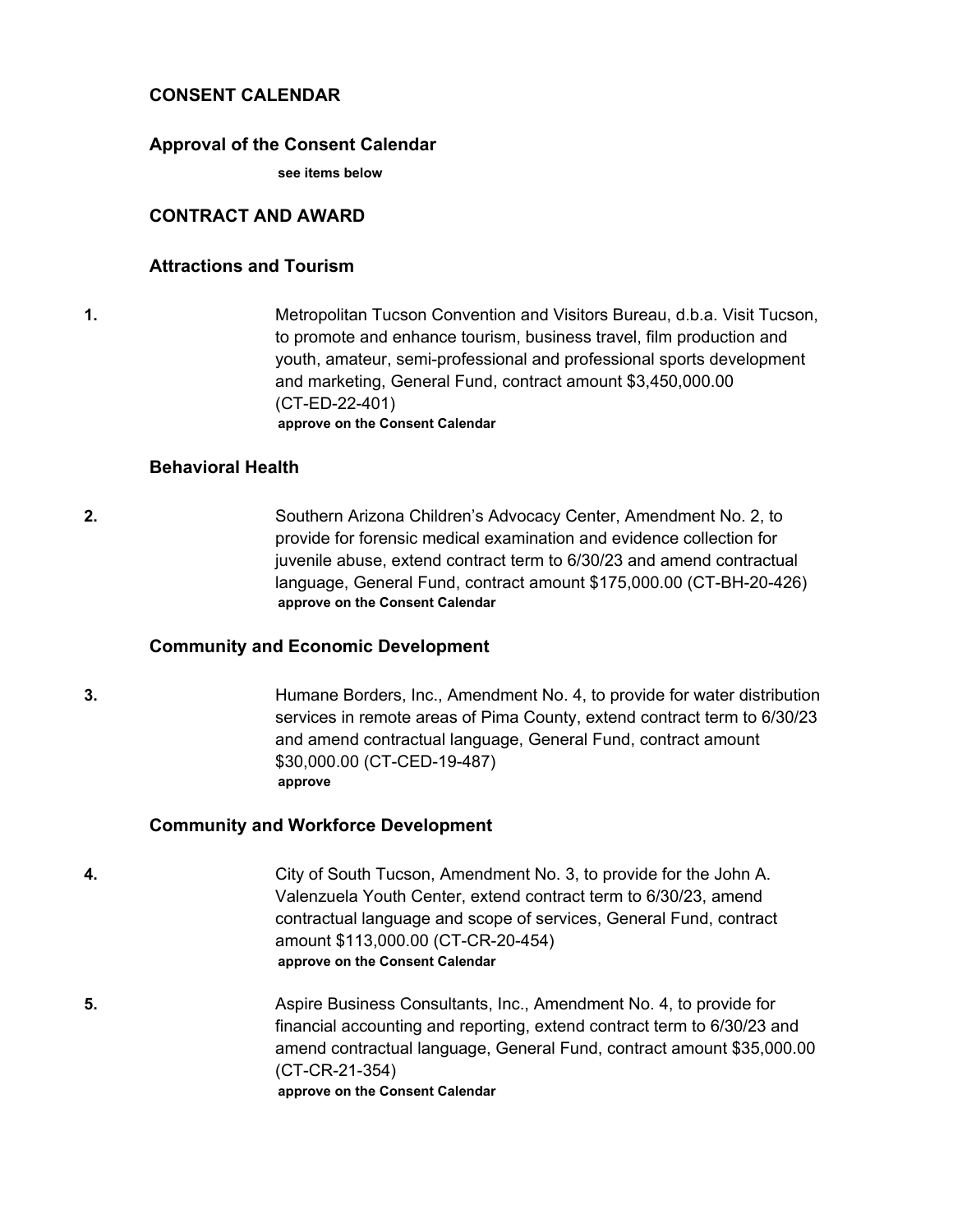| 6.  | Pima County Community College District, to provide for workforce<br>development education, USDOL Employment and Training Fund,<br>contract amount \$510,000.00/3 year term (CT-CR-22-315)<br>approve on the Consent Calendar                                                                                                                     |
|-----|--------------------------------------------------------------------------------------------------------------------------------------------------------------------------------------------------------------------------------------------------------------------------------------------------------------------------------------------------|
| 7.  | Pima County Community College District, to provide for workforce<br>development education, USDOL/ADES WIOA Fund, contract amount<br>\$1,791,852.00/2 year term (CT-CR-22-356)<br>approve on the Consent Calendar                                                                                                                                 |
| 8.  | Community Home Repair Projects of Arizona, Inc., Amendment No. 1, to<br>provide for the Emergency Home Repair Program, amend contractual<br>language and scope of work, USHUD-CDBG Funds, contract amount<br>\$50,000.00 (CT-CR-22-175)<br>approve on the Consent Calendar                                                                       |
| 9.  | The International Sonoran Desert Alliance, Inc., Amendment No. 1, to<br>provide for Ajo Builds Home Repair Program, amend contractual<br>language and scope of work, USHUD-CDBG Funds, contract amount<br>\$10,000.00 (CT-CR-22-193)<br>approve on the Consent Calendar                                                                          |
| 10. | State of Arizona Early Childhood Development and Health Board, d.b.a.<br>First Things First, to provide for Pima Early Education Program<br>Scholarships, U.S. Department of Treasury, American Rescue Plan Act<br>- Coronavirus State and Local Fiscal Recovery Funds, contract amount<br>\$13,623,200.00/2 year term (CT-CR-22-385)<br>approve |

### **County Attorney**

**11.** CBS Consulting Group, to provide for professional grant writing services, Anti-Racketeering Fund, contract amount \$70,000.00 (CT-PCA-22-375) **approve on the Consent Calendar**

### **Environmental Quality**

**12.** Youth Outdoor Experience, d.b.a. Ironwood Tree Experience, to provide for the Youth for Blue Skies Program, ADEQ Fund, contract amount \$52,000.00 (CT-DE-22-366) **approve on the Consent Calendar**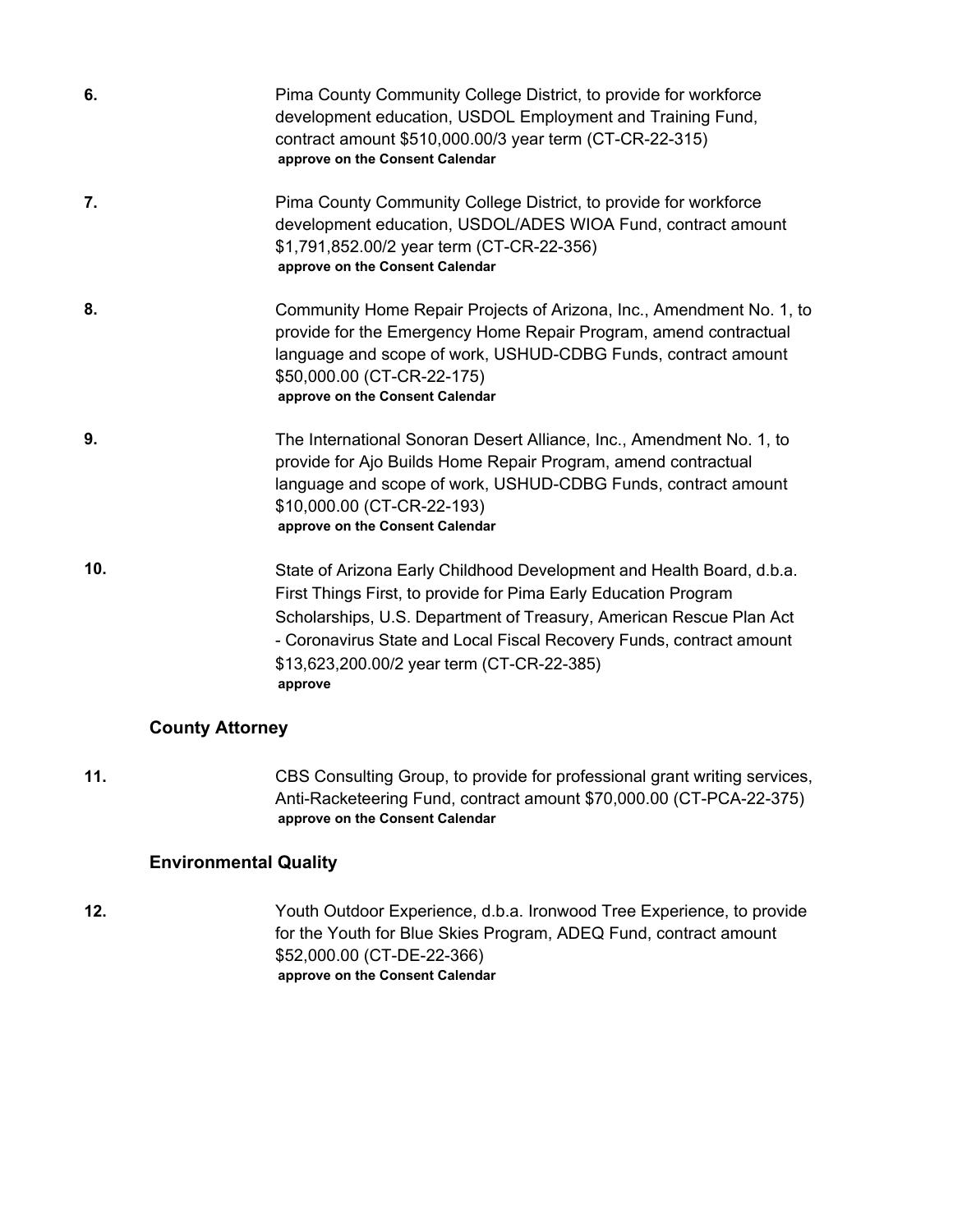#### **Facilities Management**

**13.** De La Warr Investment Corporation, Amendment No. 8, to provide a lease for property located at 33 N. Stone Avenue, Suite 850, extend contract term to 5/31/23 and amend contractual language, contract amount \$28,162.20 revenue (CTN-FM-CMS139839) **approve on the Consent Calendar**

#### **Health**

**14.** Sunnyside Unified School District, Amendment No. 1, to provide for the provision and administration of childhood immunizations and other health services and amend contractual language, no cost (CTN-HD-22-70) **approve on the Consent Calendar**

#### **Office of Emergency Management and Homeland Security**

**15.** Southern Arizona Rescue Association, Amendment No. 4, to provide for provision of equipment, supplies, and training for search and rescue operations, extend contract term to 6/30/23 and amend contractual language, General Fund, contract amount \$79,682.00 (CT-OEM-19-227) **approve**

#### **Pima Animal Care Center**

| 16. | Town of Oro Valley, to provide for animal care and enforcement services,<br>no cost/3 year term (CTN-PAC-22-166)<br>approve on the Consent Calendar   |
|-----|-------------------------------------------------------------------------------------------------------------------------------------------------------|
| 17. | City of Tucson, to provide for animal care and enforcement services, no<br>cost/3 year term (CTN-PAC-22-167)<br>approve on the Consent Calendar       |
| 18. | City of South Tucson, to provide for animal care and enforcement<br>services, no cost/3 year term (CTN-PAC-22-169)<br>approve on the Consent Calendar |

#### **Procurement**

#### **19. Award** Amendment of Award: Master Agreement No. MA-PO-17-273, Amendment No. 6, Alliant Insurance Services, Inc., to provide for insurance broker services. This amendment extends the termination date to 6/30/23 and adds a partial annual award amount of \$2,100,000.00 for a cumulative not-to-exceed contract amount of \$21,112,000.00. Funding Source: Self-Insurance Trust Fund. Administering Department: Finance and Risk Management. **approve on the Consent Calendar**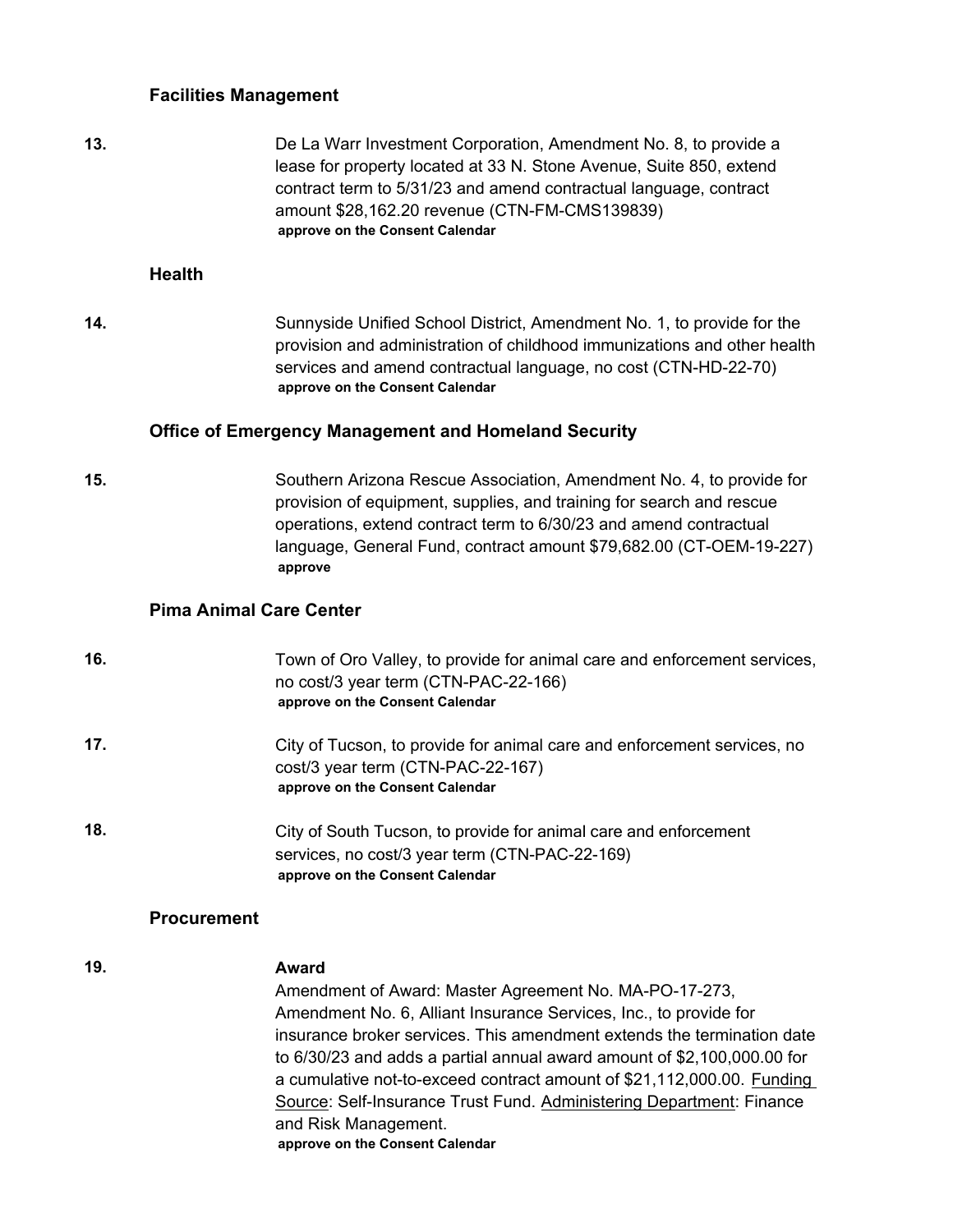| 20. | <b>Award</b><br>Award: Master Agreement No. MA-PO-22-193, APL Access & Security,<br>Inc. (Headquarters: Gilbert, AZ), to provide for DSX Access Control and<br>Security Equipment. This master agreement is for an initial term of one<br>(1) year in the annual award amount of \$490,000.00 (including sales tax)<br>and includes four (4) one-year renewal options. Funding Source: General<br>(85%) and WW Ops Funds. Administering Department: Facilities<br>Management.<br>approve on the Consent Calendar                                                                                                                                                             |
|-----|------------------------------------------------------------------------------------------------------------------------------------------------------------------------------------------------------------------------------------------------------------------------------------------------------------------------------------------------------------------------------------------------------------------------------------------------------------------------------------------------------------------------------------------------------------------------------------------------------------------------------------------------------------------------------|
| 21. | <b>Award</b><br>Amendment of Award: Master Agreement No. MA-PO-20-7, Amendment<br>No. 9, Graybar Electric Company, Inc., to provide for telephone supplies<br>and equipment. This amendment increases the annual award amount by<br>\$100,000.00 from \$250,000.00 to \$350,000.00 for a cumulative<br>not-to-exceed contract amount of \$615,000.00. Funding Source: General<br>Fund. Administering Department: Information Technology.<br>approve on the Consent Calendar                                                                                                                                                                                                  |
| 22. | <b>Award</b><br>Award: Master Agreement No. MA-PO-22-195, Marubeni America<br>Corporation, d.b.a. Helena Agri Enterprises (Headquarters: Phoenix,<br>AZ), Nutrien AG Solutions, Inc. (Headquarters: Loveland, CO) and, Wilbur<br>Ellis Company, L.L.C. (Headquarters: Tempe, AZ), to provide for<br>pesticides, herbicides and chemicals. This master agreement is for an<br>initial term of one (1) year in the shared annual award amount of<br>\$506,000.00 (including sales tax) and includes four (4) one-year renewal<br>options. Funding Source: General Fund. Administering Department:<br>Natural Resources, Parks & Recreation.<br>approve on the Consent Calendar |
| 23  | Award<br>Amendment of Award: Master Agreement No. MA-PO-19-46,<br>Amendment No. 8, Phoenix Pumps, Inc., to provide for various pumps<br>and related pump parts over 15hp. This amendment increases the<br>annual award amount by \$187,000.00 to \$314,000.00 for a cumulative<br>not-to-exceed contract amount of \$726,000.00, and changes the<br>Administering Department from Regional Wastewater Reclamation to<br>Facilities Management. Funding Source: General (47%) and WW Ops<br>Funds. Administering Department: Facilities Management.<br>approve on the Consent Calendar                                                                                        |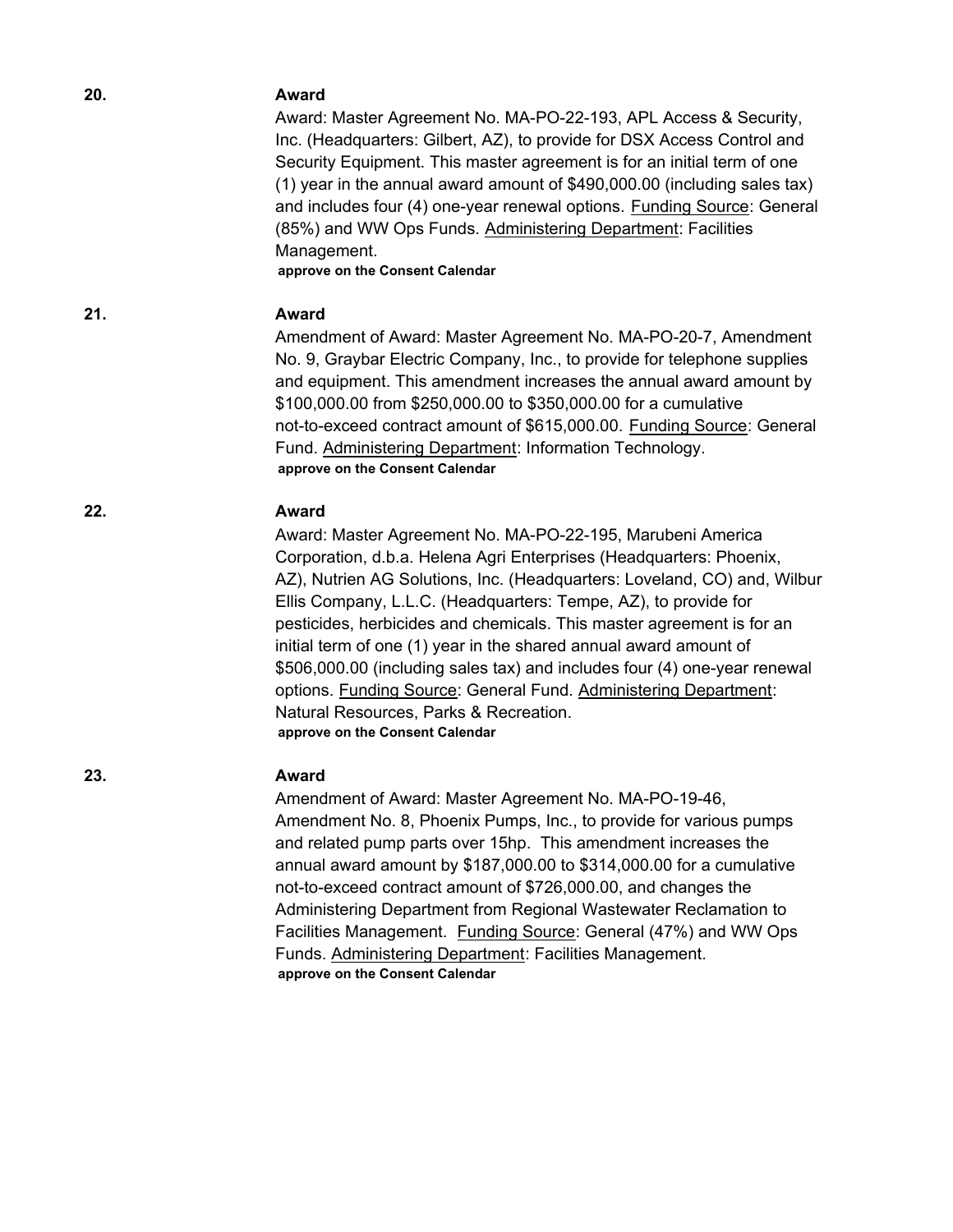| 24.                  | Award<br>Amendment of Award: Master Agreement No. MA-PO-17-8, Amendment<br>No. 6, Titan Power, Inc., to provide for uninterruptible power supply: new<br>equipment, service and maintenance. This amendment extends the<br>termination date to 7/15/23 and adds the annual award amount of<br>\$200,000.00 for a cumulative not-to-exceed contract amount of<br>\$663,000.00. Funding Source: General Fund. Administering<br>Department: Information Technology.<br>approve on the Consent Calendar |
|----------------------|-----------------------------------------------------------------------------------------------------------------------------------------------------------------------------------------------------------------------------------------------------------------------------------------------------------------------------------------------------------------------------------------------------------------------------------------------------------------------------------------------------|
| 25.                  | Runbeck Election Services, Inc., to provide for election printing services<br>and materials, General Fund, contract amount \$2,500,000.00<br>(MA-PO-22-183) Recorder's Office<br>approve                                                                                                                                                                                                                                                                                                            |
| <b>Real Property</b> |                                                                                                                                                                                                                                                                                                                                                                                                                                                                                                     |
| 26.                  | Sandario Water Company, Inc., Amendment No. 1, to provide for a public<br>utility license agreement (Lic-0227) and extend contract term to 6/19/47,                                                                                                                                                                                                                                                                                                                                                 |

**approve on the Consent Calendar 27.** Friends of Tucson Birthplace, Inc., Amendment No. 1, to provide for the development, operation and maintenance of Mission Garden, extend contract term to 7/31/27 and amend contractual language, General Fund, contract amount \$250,000.00 (CT-RPS-22-2)

no cost (CTN-RPS-22-150)

**approve**

#### **Sheriff**

**28.** SFB Software Design, L.L.C., Amendment No. 3, to provide for software maintenance and user support, extend contract term to 6/30/23 and amend contractual language, General Fund, contract amount \$48,600.00 (CT-SD-19-412) **approve on the Consent Calendar**

#### **Transportation**

**29.** City of Tucson, Amendment No. 1, to provide for design and construction of improvements to Sunset Road - Silverbell to I-10 Improvement Project, RTA Roadway Improvements Element No. 8, extend contract term to 11/10/25 and amend contractual language, contract amount \$2,500,000.00 revenue (CTN-TR-22-131) **approve on the Consent Calendar**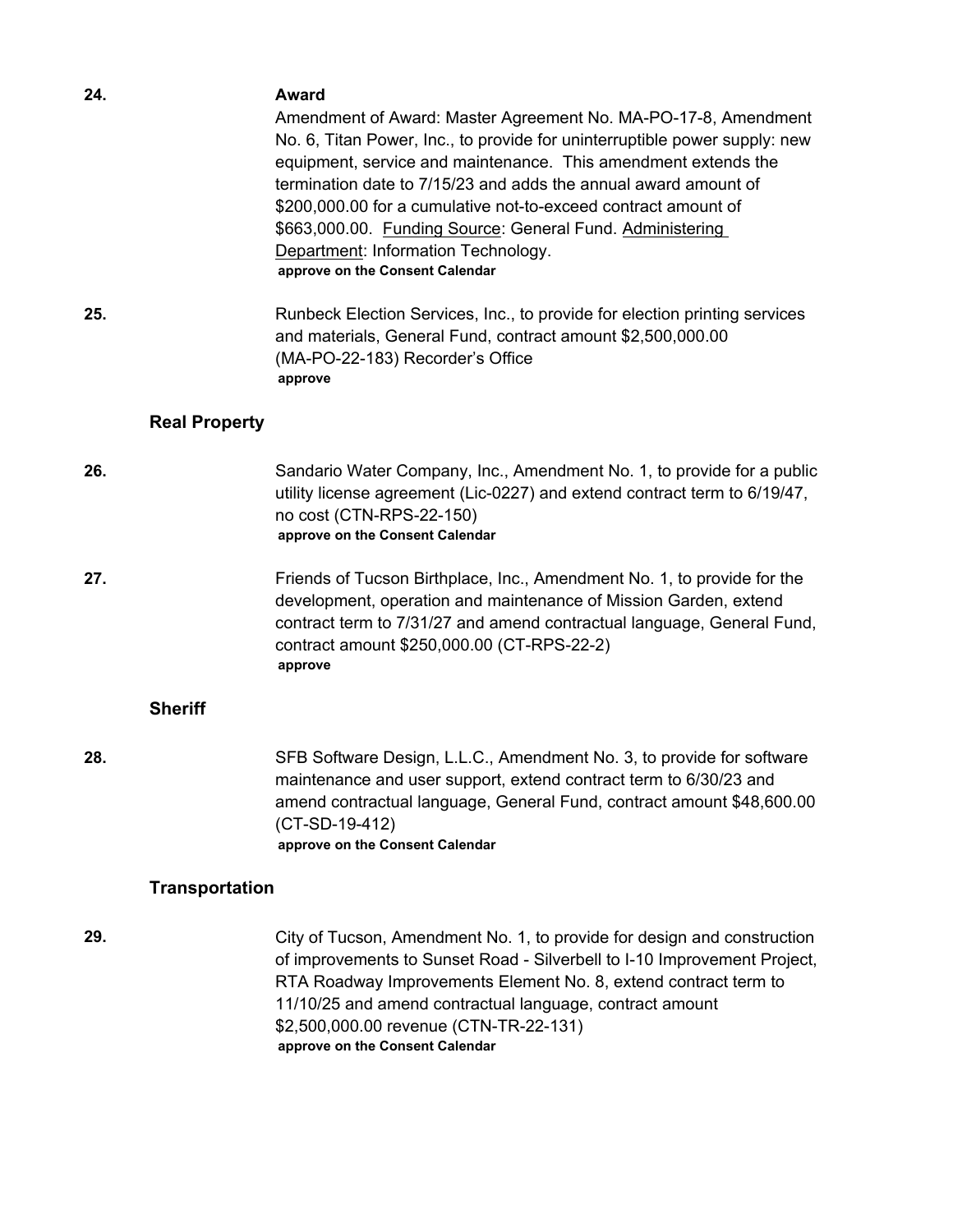| 30. | Regional Transportation Authority of Pima County, Amendment No. 9, to<br>provide for regionalization of public transit and special needs<br>transportation service and maintenance of effort, extend contract term to<br>6/30/23 and amend contractual language, Non-HURF Transportation<br>Funds, contract amount \$13,471,608.00 (CT-TR-20-115)<br>approve on the Consent Calendar |
|-----|--------------------------------------------------------------------------------------------------------------------------------------------------------------------------------------------------------------------------------------------------------------------------------------------------------------------------------------------------------------------------------------|
|     | <b>GRANT APPLICATION/ACCEPTANCE</b>                                                                                                                                                                                                                                                                                                                                                  |
| 31. | <b>Acceptance - Community and Workforce Development</b><br>Arizona Department of Economic Security, Amendment No. 5, to provide<br>for the Community Action Services Program and amend grant language,<br>\$1,943,226.64 (GTAM 22-73)<br>approve on the Consent Calendar                                                                                                             |
| 32. | <b>Acceptance - Community and Workforce Development</b><br>Arizona Department of Housing, Amendment No. 6, to provide for the<br>Pima County Links Rapid Re-Housing Program, extend grant term to<br>12/1/22, amend grant language and scope of work, no cost (GTAM<br>$22-98$<br>approve on the Consent Calendar                                                                    |
| 33. | <b>Acceptance - Health</b><br>Arizona Department of Health Services, to provide for immunization<br>services, \$296,202.00/5 year term (GTAW 22-138)<br>approve on the Consent Calendar                                                                                                                                                                                              |
| 34. | <b>Acceptance - Health</b><br>Early Childhood Development and Health Board (First Things First), to<br>provide for the Child Care Health Consultation Program, extend grant<br>term to 6/30/23 and amend grant language, \$791,360.00 (GTAM 22-104)<br>approve on the Consent Calendar                                                                                               |
| 35. | <b>Acceptance - Office of Emergency Management</b><br>Arizona Department of Emergency & Military Affairs, Amendment No. 1,<br>to provide for the FFY2021 Emergency Management Performance Grant<br>and extend grant term to 9/30/22, no cost (GTAM 22-105)<br>approve on the Consent Calendar                                                                                        |
| 36. | <b>Acceptance - Office of Emergency Management</b><br>State of Arizona Department of Forestry and Fire Management (DFFM),<br>to provide for the DFFM Post-Fire Flood Mitigation, Bighorn Fire Project<br>- Mobile Communications Unit Satellite Dish, \$16,371.00 (GTAW<br>$22-122$<br>approve on the Consent Calendar                                                               |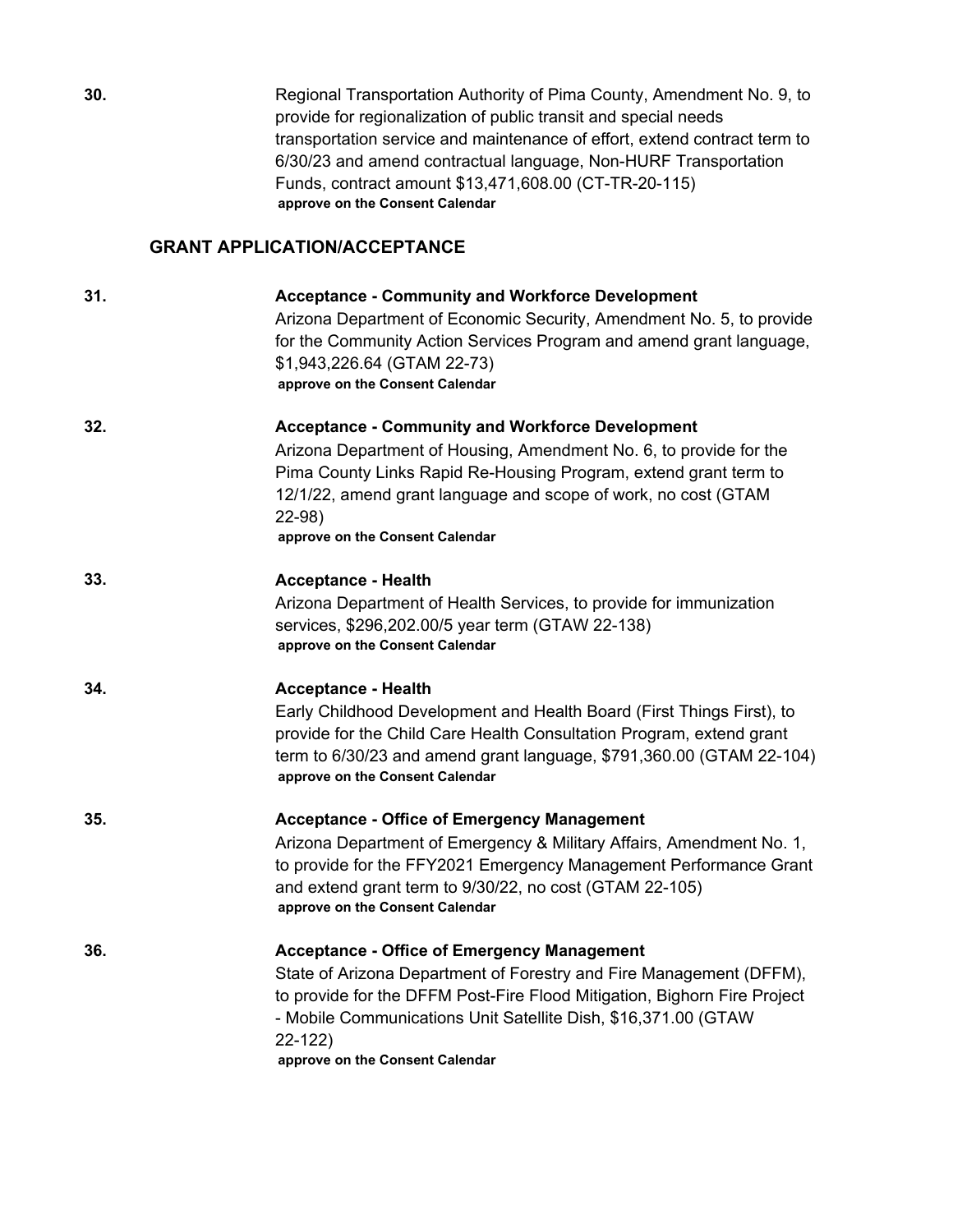| 37. | <b>Acceptance - Office of Sustainability and Conservation</b>                                         |
|-----|-------------------------------------------------------------------------------------------------------|
|     | Arizona State Parks/State Historical Preservation Office, to provide for                              |
|     | the Construct Pima County Historic Property Layers in AZGEO Database                                  |
|     | Project, \$25,199.00/\$10,000.00 General Fund match (GTAW 22-137)<br>approve on the Consent Calendar  |
|     |                                                                                                       |
| 38. | <b>Acceptance - Pima Animal Care Center</b>                                                           |
|     | Petco Love (formerly The Petco Foundation), to provide for the Petco                                  |
|     | Love, Animal Welfare Organization Grant, \$90,000.00 (GTAW 22-128)<br>approve on the Consent Calendar |
| 39. | <b>Acceptance - Pima Animal Care Center</b>                                                           |
|     | Arizona Companion Animal Spay/Neuter Committee, to provide for the                                    |
|     | PACC Community Cat Spay/Neuter Program, \$10,000.00 (GTAW                                             |
|     | 22-129)                                                                                               |
|     | approve on the Consent Calendar                                                                       |
| 40. | <b>Acceptance - Pima Animal Care Center</b>                                                           |
|     | Arizona Companion Animal Spay/Neuter Committee, to provide for the                                    |
|     | PACC Public Spay/Neuter Program, \$5,000.00 (GTAW 22-131)                                             |
|     | approve on the Consent Calendar                                                                       |

### **SPECIAL EVENT LIQUOR LICENSE/TEMPORARY EXTENSION OF PREMISES/ PATIO PERMIT/WINE FAIR/WINE FESTIVAL/JOINT PREMISES PERMIT APPROVED PURSUANT TO RESOLUTION NO. 2019-68**

#### **41. Special Event**

- · David Tibbitt, Ajo Gibson Volunteer Fire Department, Inc., Grass Park of Plaza, No. 10 Plaza Street, Ajo, July 4, 2022.
- · Tamara M. Middleton, St. Rita in the Desert Catholic Church, St. Rita in the Desert Catholic Church - Parish Hall, 13260 E. Colossal Cave Road, Vail, June 11 and 12, 2022.

**approve on the Consent Calendar**

**42. Temporary Extension**

- · 14101009, Kevin Arnold Kramber, American Legion No. 109, 15921 S. Houghton Road, Corona de Tucson, July 2 and 3, 2022.
- · 07100326, Thomas Robert Aguilera, Tucson Hop Shop, 3230 N. Dodge Boulevard, Tucson, June 25, 2022. **approve on the Consent Calendar**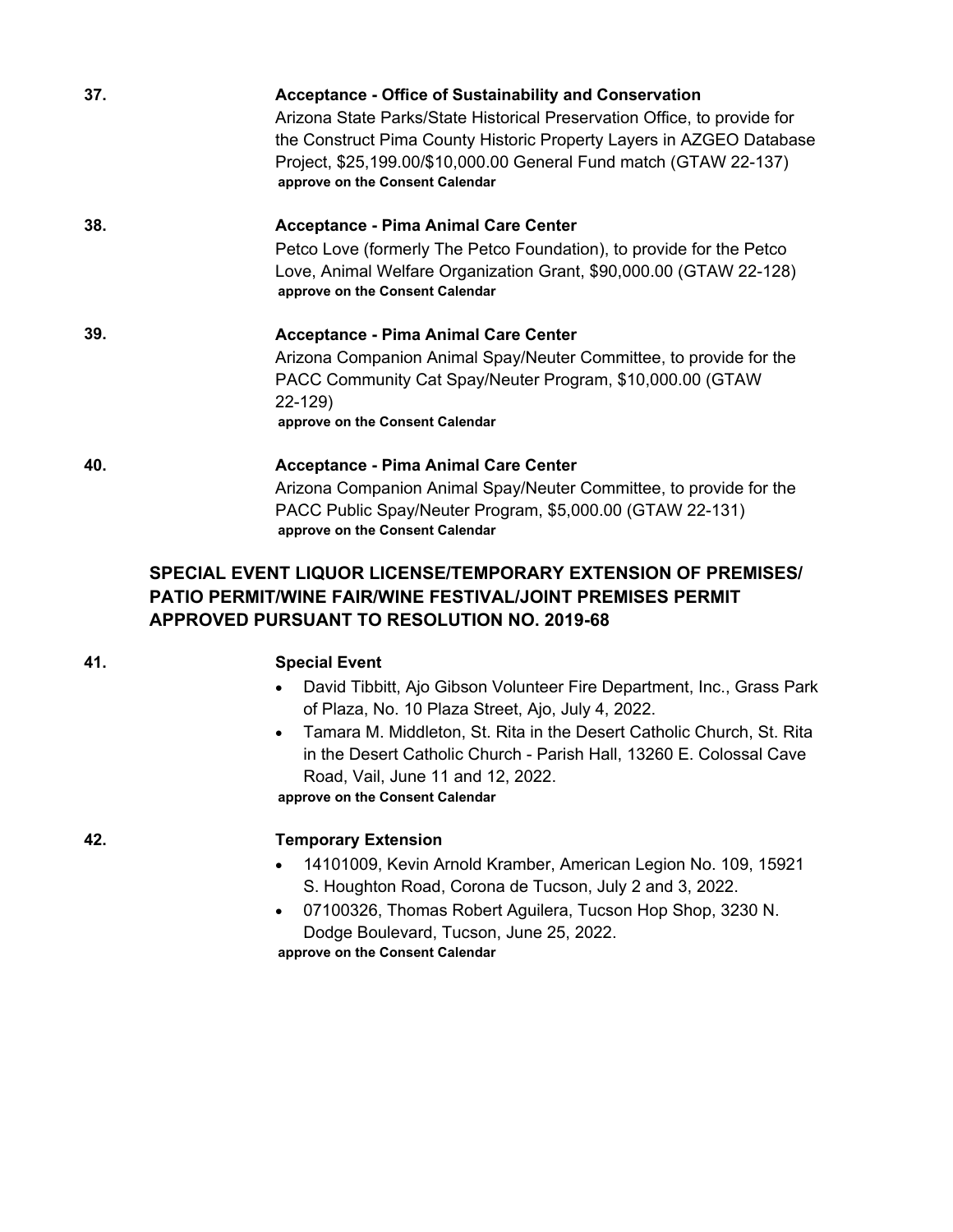#### **ELECTIONS**

#### **43. Precinct Committeemen**

Pursuant to A.R.S. §16-821B, approval of Precinct Committeemen resignations and appointments:

#### RESIGNATION-PRECINCT-PARTY:

James Chaffee-044-REP, Susan Kramer-069-REP, Ron Desouza-100-REP, Kathleen Hernandez-169-REP, Laurie McCaine-172-REP, William Garay-172-REP, Rafael Polo-172-REP, David Sutton-199-REP, Charlene Sutton-199-REP, Stan Caine-213-REP, Lindsay Hill-120-LBT, Jeremy Massengale-146-LBT

#### APPOINTMENT-PRECINCT-PARTY:

Eric Neilson-005-REP, Kevin Landgraf-009-REP, Cynthia Daulton -013-REP, Carlos Peña-025-REP, Michael Atreaga-042-REP, Paul Fimbres-050-REP, Deanna Robinson-052-REP, Bruce Myers-054-REP, Jeffrey Grove-069-REP, Letitia Grove-069-REP, Gary Sollers-070-REP, Jason Sims-073-REP, Patricia Tronstad-073-REP, Granger Vinall-073-REP, Lin Sandford-084-REP, Jane Wenk-084-REP, Thomas Kelly, III-084-REP, Karen Kosies-089-REP, Kendel Bowers-107-REP, Laurianne Asbury-116-REP, Ron Desouza-117-REP, Debra Ammons-124-REP, Mary Ann Baker-125-REP, Jaime Sanchez-128-REP, Clifford Smith-131-REP, Benjamin Williams-131-REP, Beatrice Stephens-140-REP, Jean Carlo-142-REP, Tina Hurley-151-REP, Sherry Whetten-156-REP, Melissa Gaska-176-REP, Hayley Kramer-182-REP, Steven Kramer-182-REP, Susan Kramer-182-REP, Angelica Hancock-183-REP, Joelle Brooks-184-REP, Tammy Eversole-192-REP, Sadie Carpenter-197-REP, Lester Young-197-REP, Pamela Parrish-199-REP, Josephine Shelly-Pope-199-REP, Matthew Orozco-205-REP, Susan Taraba-215-REP, Michael Farber-218-REP, Daryl Meyer-219-REP, James Reilly-242-REP, Emiley Nye-243-REP, Chris Bubany-243-REP, Thomas Deeby-109-LBT, Sandra Mclnnis-120-LBT, Sue Christenson-146-LBT **approve on the Consent Calendar**

#### **44. Cancellation of Uncontested Precinct Committeemen Races**

Staff requests cancellation of those uncontested elections for Precinct Committeeman on the August 2, 2022 Primary Election ballot and appointment of those who filed nomination petitions or write-in nomination papers. **approve on the Consent Calendar**